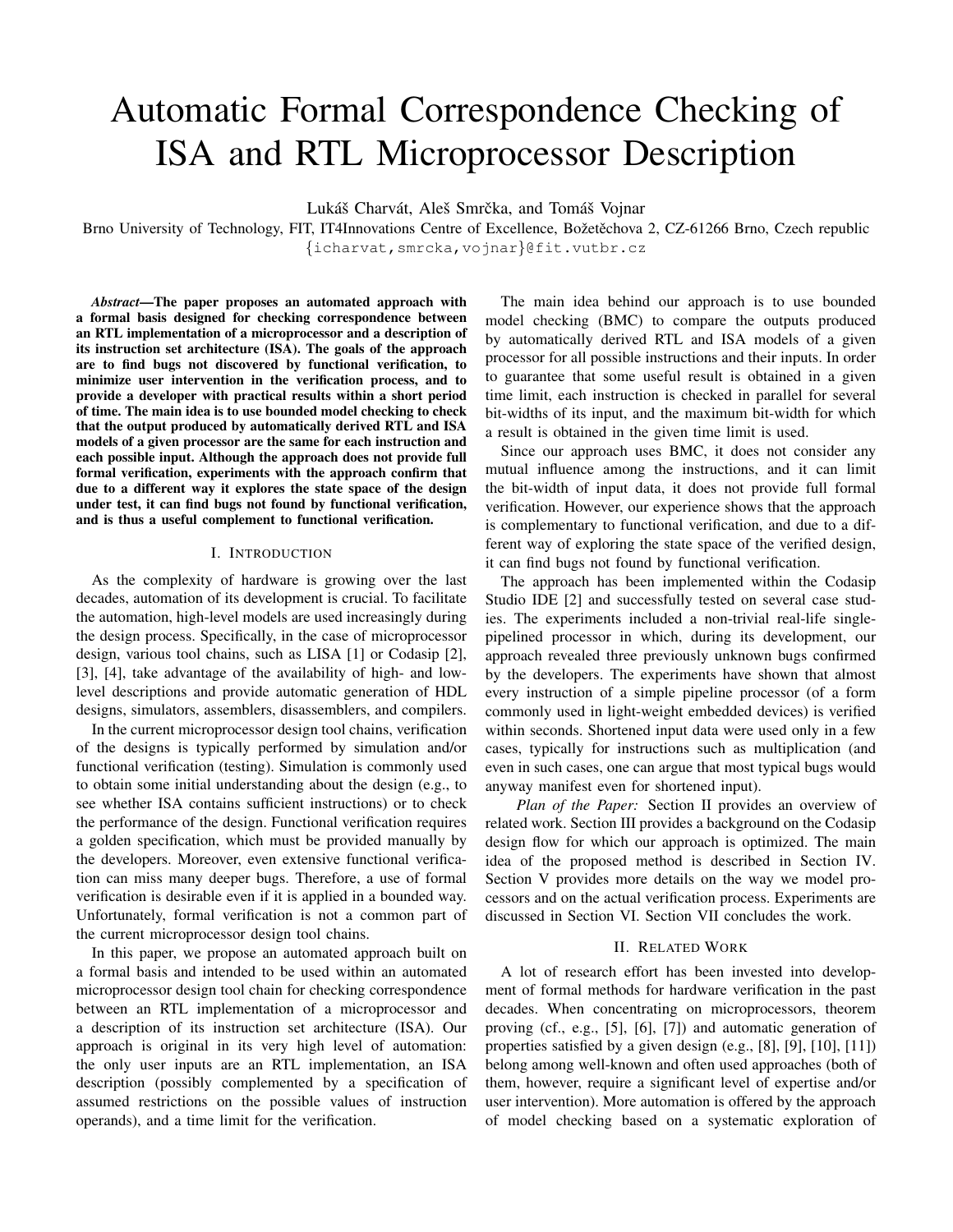the state space of the verified system. Recently, the approach of bounded model checking (BMC) [12], exploring the state space of a verified system up to some depth only, and related approaches such as IPC [13] have become very popular in practice, leveraging the recent advances in automatic decision procedures, especially, SAT solvers [14], [15], [16].

Most work on automated formal verification of pipelined microprocessors based on BMC and SAT solvers can be separated in two main branches: verification of the microprocessor wrt. general properties and correspondence checking between the ISA and RTL implementation.

In [17], the author proposes general properties of the correct behavior of a typical single-pipelined implementation of a microprocessor. These properties together with an ADL description of a processor are then converted to a BMC problem to find possible counterexamples [18]. The main advantage of the approach is the overall verification time, which is about a second for a middle-sized microprocessor [17]. A disadvantage of the approach is that it produces false negatives on optimized data-paths that do not correspond to the definition of a typical pipelined processor.

Automated correspondence checking of an RTL design against a specific, formally encoded ISA description is considered, e.g., in [19]. They propose a verification approach that consists of: (1) choosing an arbitrary legal starting RTL state, (2) symbolically computing the corresponding ISA state by finishing partially executed instructions in the pipeline, (3) symbolically running one instruction in both the ISA and RTL models, and (4) comparing the programmer-visible parts of the designs. The approach exploits the logic of equality with uninterpreted functions and memories (EUFM) which allows for an abstraction of functional units and memories while completely modeling the control of a processor. In [20], EUFM is extended by positive equality of uninterpreted functions (PEUF) which greatly reduces the time needed for verification. The works [21], [22] further extend the approach by using positive equality of uninterpreted functions for modeling functional units, superscalar processors with multicycle execution units, exceptions, and branch prediction. Since the approach uses uninterpreted functions for operators unsupported by EUFM and/or PEUF, the verification may fail (or take too much time) on RTL designs with optimized operations.

Another, yet similar approach to correspondence checking of the control of a microprocessor is described in [23]. The work proposes a method of automatic formal verification of a pipelined implementation against its ISA specification by using IPC to prove that all assertions of all instructions are satisfied and to prove validity of assumptions and consequents of instructions in every possible chain of instructions. For this purpose, a mapping of high-level ISA to RTL has to be provided which, however, requires a manual user intervention.

Compared to the above approaches, our approach aims at *no user intervention* and thus minimal expertise of the user even when applying the approach on an *optimized design*. Although the approach does not provide full formal verification, it can find bugs not found by functional verification.

```
1 element reg represents regs {
2 assembler { "r" idx=unsigned };
3 binary { idx=0b[4] };
 4 return { idx; };
5 }
 6 element instr__add {
 7 use reg as { dst, sA, sB };
 8 assembler { "ADD" dst "," sA "," sB };
 9 binary { 0b0101 dst sA sB };
10 semantics {
11 regs[dst] = regs[sh] + regs[sb];12 cf = fn_add_carry(regs[sA], regs[sB]);
13 };
14 }
```
Fig. 1: A description of the add instruction in CodAL

#### III. BACKGROUND: CODASIP DESIGN FLOW

Our work was originally motivated by a request to provide some support for verification on a formal basis for the Codasip Studio IDE [2], but the proposed method can be used within other microprocessor development tool chains too if they are able to provide all needed information about the processor (as discussed below). Codasip aims at rapid processor development and supports a simultaneous creation of an ISA description and an RTL implementation. The ISA description (developed in the Codasip-specific CodAL language illustrated in Fig. 1) serves as an instruction-accurate model (IA), which is used to automatically generate a simulator, assembler, disassembler, and extractor of instruction semantics for the target compiler [24], [25]. The RTL design (e.g., VHDL), cycleaccurate simulator, and profiler are automatically generated from a cycle-accurate description (CA) that is developed in the CodAL language too.

Our method uses both the IA and CA descriptions to automatically perform conformance checking between them. From the instruction-accurate model, we use: (i) the set of all instructions, (ii) the binary representation of each instruction and its format (i.e., information about which bits represent the operator, operands, and immediate data), and (iii) the semantics of the instructions. From the low-level, cycle-accurate model, we use: (iv) the types of memories and register files together with the number of read and write ports and (v) the identification of the write-back pipeline stage. Furthermore, in case of processors with multicycle instructions, we need to know the maximum number of cycles each instruction needs to complete its execution.

As stated above, for our approach, it is crucial to know the set of instructions to be checked as well as their semantics. However, there is no notion of instructions in the CodAL language as can be seen in Fig. 1. Nevertheless, the assembly syntax description can be used instead. This syntax is based on a context-free grammar generating a finite language (ensured by the CodAL compiler). Hence, if all words of the language are systematically generated, a list of instructions is obtained. This extraction is supported by Codasip as a part of its automatic generator of a C compiler, which needs to know every instruction included in the instruction set of the modeled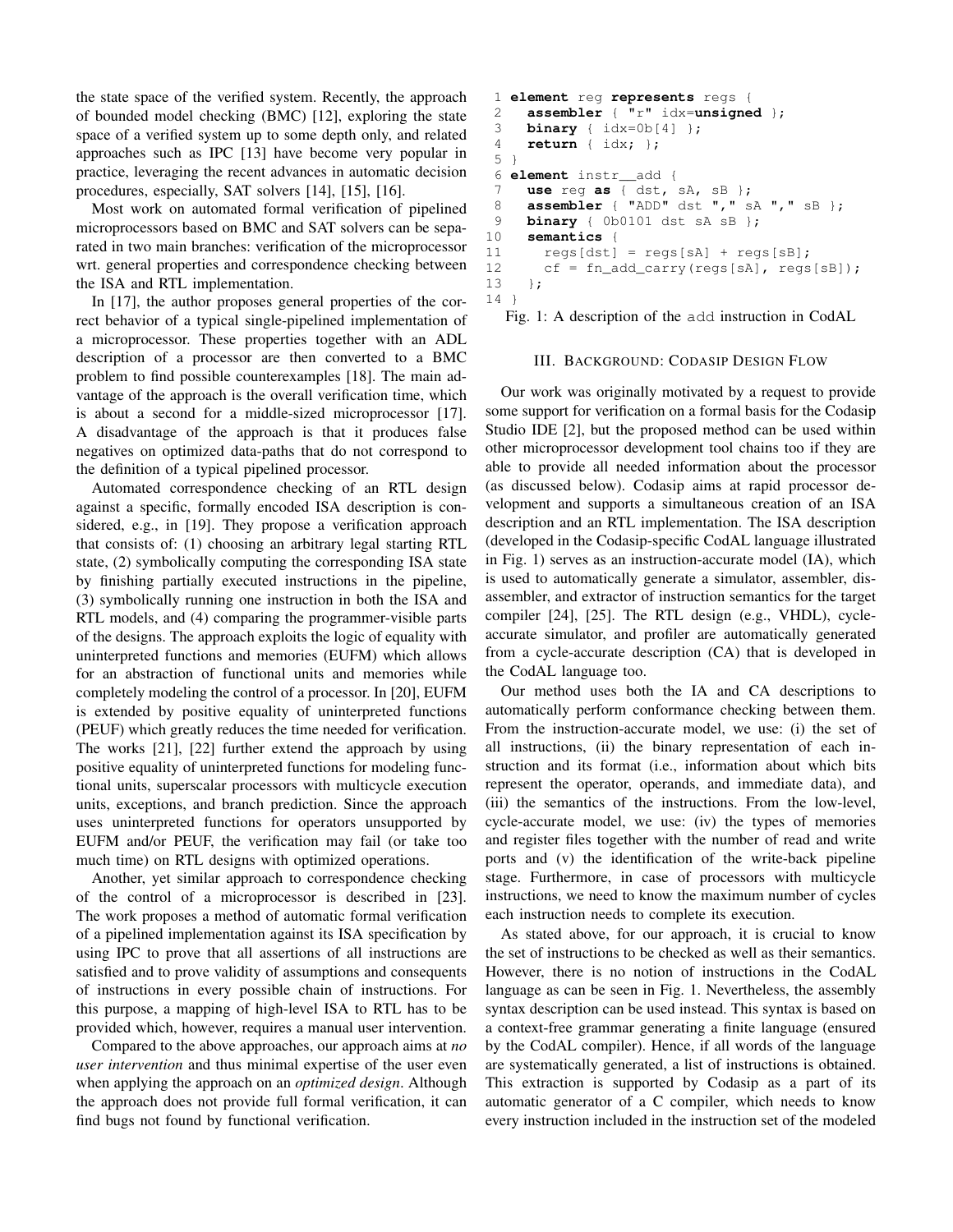processor. Codasip also extracts a C-language description of the behavior of each instruction and converts it to an SSAbased format with a few simple optimizations.

# IV. THE MAIN IDEA OF THE PROPOSED RTL-ISA CORRESPONDENCE CHECKING

We concentrate on checking correspondence between the behavior of an RTL design of a microprocessor and its ISA description on the level of an *independent execution* of each instruction. By the independent execution, we mean the execution of an instruction surrounded by no-operation instructions (nop). Hence, our approach does not aim at finding errors related to the use of pipelines, multiple ALUs, caches, etc. We, however, believe that such an approach is still useful, which is supported by our experiments described further on that allowed us to find several errors in a real-life microprocessor (not found by functional testing). Moreover, as briefly discussed in the conclusions, in the future, we plan to complement our current approach by another verification phase building on the correctness of execution of each instruction in isolation, aiming at errors related to the use of pipelines and other advanced microprocessor features (hence splitting the verification into several simpler phases).

The proposed method uses bounded model checking as an automated reasoning engine. A typical approach to use (bounded) model checking is to encode the specification (ISA in our case) as a temporal formula using the specification language of the chosen model checker. Unfortunately, for complex instructions, this is a rather complicated task. Therefore, we use a more straightforward translation of the ISA specification into a behavioral model described in the modeling (not specification) language of the model checker. We thus generate two behavioral models: namely, an RTL and ISA model of the given processor. These models are then equipped with an environment model, including architectural registers, memories, the program counter, and input/output ports. All these models are composed together, and BMC is used to check that if both of the processor models start with the same state of their environment (including the same instruction to be executed), their environments equal after the execution too. For this purpose, we have implemented an automated generator of models from ISA descriptions and translator of VHDL to RTL models, created abstract models of memories and register files, and a top-level model controlling the ISA, RTL, and environment models as well as comparing their execution.

Our approach uses similar principles as [19], but since we are interested in verification of a single instruction only, we can consider the reset state of the RTL model as a starting point. This also eliminates the need to make the symbolic execution reach in a potentially costly way the corresponding starting ISA state. The top-level control of verifying a single instruction can be summarized as follows: (1) Initialize the environment of the given RTL and ISA model. (2) Symbolically execute one cycle of the ISA model (covering all possible cases that may arise). (3) Stall the ISA model and reset the RTL model to ensure that it is in a stable state. (4) Symbolically execute the RTL model for the needed number of cycles (depending on the write-back pipeline stage or on the number of cycles of a multicycle instruction). (5) Stall the RTL model to ensure that no more changes on architectural resources are made. (6) Finally, check whether the environments of the RTL and ISA model are equal. In the first step of the initialization of the environment, the program memory is filled with an instruction to be verified, other architectural resources are left random to simulate all possible inputs for the instruction. If the environments of the RTL and ISA models are found different in Step 6, an error in the implementation of the instruction initially set in the program memory was found. In the next section, all these steps are described in more details.

## V. A MORE DETAILED DESCRIPTION OF THE APPROACH

# *A. Generation of the ISA Model*

To derive the ISA model of a processor, we use the output of the Codasip semantics extractor, which consists of the instruction syntax and the semantics generated for each possible combination of operands of the instruction. The way these combinations are encoded within an instruction word is called *instruction format*. The description of the syntax includes the name of the instruction and its unique assembler and binary representation. The binary representation divides the instruction word into constant and operand parts. The constant parts are usually used to express the opcode and addressing mode, while the operand parts mark the position of the code of operands within an instruction word. The semantics description uses an SSA-based representation.

In Fig. 2, the information extracted for the add instruction is shown. This instruction works with three 16-bit register operands: it adds the last two (reg1, reg2) and stores the result into the first one (reg0). Based on the result of the addition, the carry flag  $(cf)$  is set. The regop(rf, idx) operation used on lines 4, 5, 7 represents reading/writing of a value stored at the index idx within the register file rf. The reg(r, 0) operation used on line 9 means reading/writing from/to the register  $r$  (not in a register file). The iN operator where N stands for a positive integer is a bitwidth specifier. The operation add represents the addition itself, while carry add computes the value of the carry after the addition. Auxiliary variables introduced due to using the SSA-form can be recognized by their % prefix.

When generating the ISA model, we translate the output described above into the Cadence SMV language [26]. This formal modeling language is used mainly because of its wide support in various model checking tools.

The ISA model is obtained by translating the semantics of each format of each instruction separately. The obtained translations are used as different branches of the ISA model. The branch to be executed is chosen according to the contents of the so-called *fetch* vector that is added to the ISA model since a description of the fetch stage is not included in the output of the semantics extractor. The value of this vector is initialized according to the instruction format (line 12 in Fig. 2) by the top-level model discussed below.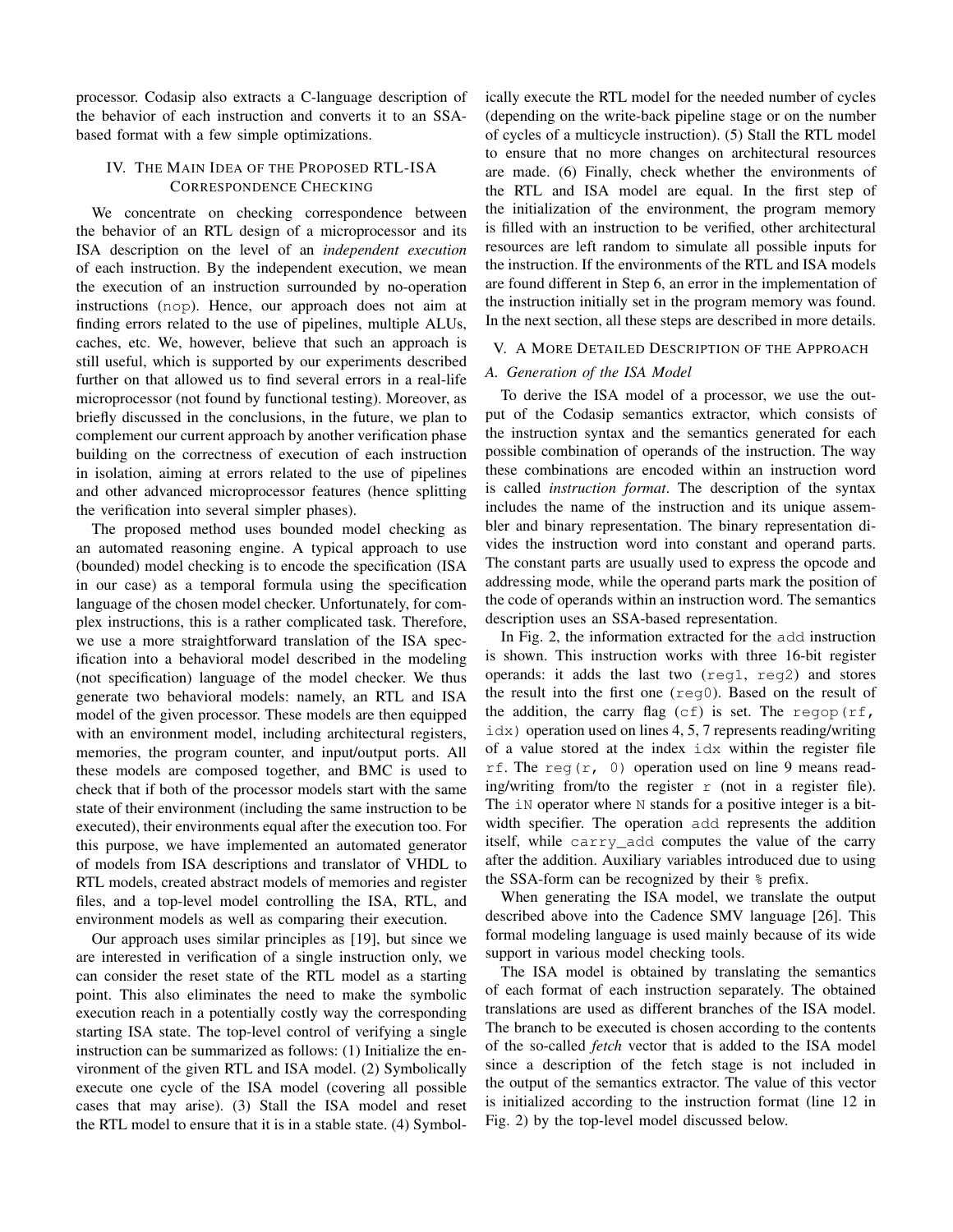```
1 / * Name */2 instr instr__add__reg__reg__reg__,
 3 /* Semantics */<br>4 % tmp0 = i16 req
     %tmp0 = i16~regop(res, reg1);5 %tmp1 = i16 regop(regs, reg2);
 6 %tmp2 = add(%tmp0, %tmp1);
 7 regop(regs, reg0) = %tmp2;
 8 %tmp3 = carry_add(%tmp0, %tmp1);
 9 reg(cf, 0) = %tmp3;,
10 /* Syntax */<br>11 "ADD" reg0"
     "ADD" reg0 ", " reg1 ", " reg2,
12 0b0101 reg0[3,0] reg1[3,0] reg2[3,0]
```
Fig. 2: The output from the Codasip semantics extractor for the add instruction

The translation of the particular instruction formats relies on the interface of the chosen model of architectural resources. We, in particular, represent single registers as binary vectors with signals we,  $d$ , and  $q$  in their interface. These signals have the same meaning as those used in a D-latch. Similarly, memories and register files with  $m$  read and  $n$  write ports are mapped to binary matrices having an interface with signals  $we_0, ..., we_m, wa_0, ..., wa_m, d_0, ..., d_m, re_0, ..., re_n,$  $ra_0, ..., ra_n, q_0, ..., q_n.$ 

The actual translation of the semantics of the particular instruction formats is then based on rewriting each operation in the semantics description into its SMV implementation. For that, we built a library of SMV implementations of all the operations that may appear in the output of the Codasip semantics extractor. Some of them are natively supported by SMV (i.e., they map to some SMV operation), some are replaced by multiple SMV operations. For an illustration of the translation, see Fig. 3 which shows the result of translating the add instruction. Note, e.g., the extraction of operands from the *fetch* vector (lines 12-14) and the translation of the carry add operation (line  $8$  in Fig. 2) using the operations plus and bit extraction (lines 25, 26 in Fig. 3).

## *B. Modeling Large Architectural Resources*

While single architectural registers or small memories can be modeled directly as binary vectors or matrices, modeling large memories or register files in such a way could lead to a state space explosion during the verification. Therefore, we use an abstraction technique similar to the one of [27]. The technique exploits the fact that the number of values stored in memory cells that must be remembered is limited wrt. the depth of the analyzed BMC problem. The interface of the abstracted memory is left the same, but internally, an access table is used. Every access, i.e., a write/read to/from the memory, is recorded in the form of an address-value  $pair<sup>1</sup>$ . If the memory is accessed again, its access table is searched first. If there exists a record with the given address, a value that corresponds to the address is returned/modified. Otherwise, a new record is created. Note, however, that sometimes this abstraction could use more bits than the actual implementation. Hence, a decision whether or not to use the abstraction is done

```
<sup>1</sup>A similar approach is applied when the processor uses I/O ports and buses.
```

```
1 -- Variant instr__add__reg__reg__reg__
 2 -- Definitions
 3 reg0 : array 3..0 of boolean;
 4 reg1 : array 3..0 of boolean;
 5 reg2 : array 3..0 of boolean;
 6 _tmp0 : array 15..0 of boolean;
 7 _tmp1 : array 15..0 of boolean;
 8 _tmp2 : array 15..0 of boolean;
    9 _tmp3 : boolean;
10 _tr_tmp0 : array 16..0 of boolean;
11 -- Transitions
12 reg0[3..0] := fetch[11..8];
13 reg1[3..0] := fetch[7..4];
14 reg2[3..0] := fetch[3..0];
15 regs_re0 := 1;
16 regs\_ra0 := reg1;17 \text{ _tmp0} := \text{regs_q0};18 regs_re1 := 1;
19 regs\_ra1 := reg2;20 _tmp1 := res_q1;21 \text{ <math>\pm mp2 := (\pm mp0 + \pm mp1);</math>22 regs_we0 := 1;
23 regs_wa0 := \text{reg0};24 regs_d0 := _tmp2;
25 _tr_tmp0 := (_tmp0 + _tmp1);
26 _tmp3 := _tr_tmp0[16];
27 cf_{we} := 1;28 \text{ cf}_d := \text{tmp3};
```
#### Fig. 3: Instruction semantics translated to SMV

based on the knowledge of the number of state variables that are to be used in each of the cases.

Another technique that we use is data-domain reduction. The technique sacrifices soundness in favor of speed in which a potential flaw is discovered. It under-approximates the bitwidth of the architectural resources by setting selected bits permanently to zero. We get back to the particular way we use data-domain reduction in Section V-D.

## *C. The Top-Level Model*

The top-level model controls initialization, symbolic execution, and stalling of the ISA and RTL models and their environment. For that, three special variables are used: a *clock counter* and two *halt signals*. The clock counter increments its value with every cycle of the symbolic execution of ISA and RTL models. It is used for detecting the end of the verification process. The ISA and RTL halt signals are connected to every resource of the ISA and RTL models, respectively, and are used to signal them to keep their values, hence to stall the whole ISA and RTL models.

In the first step of the verification of some instruction format (to verify all formats, the verification is run for each format separately), the program memory of the RTL model is initialized such that upon the first read access, the same fetch vector that was assigned to the ISA model and that describes the instruction format chosen to be verified is read from the program memory. Further read accesses, even from the same address, will produce the fetch vector representing the nop instruction. This behavior ensures that the processor will execute the verified instruction only. The fetch vector is defined bit per bit according to the binary coding of the instruction (cf. line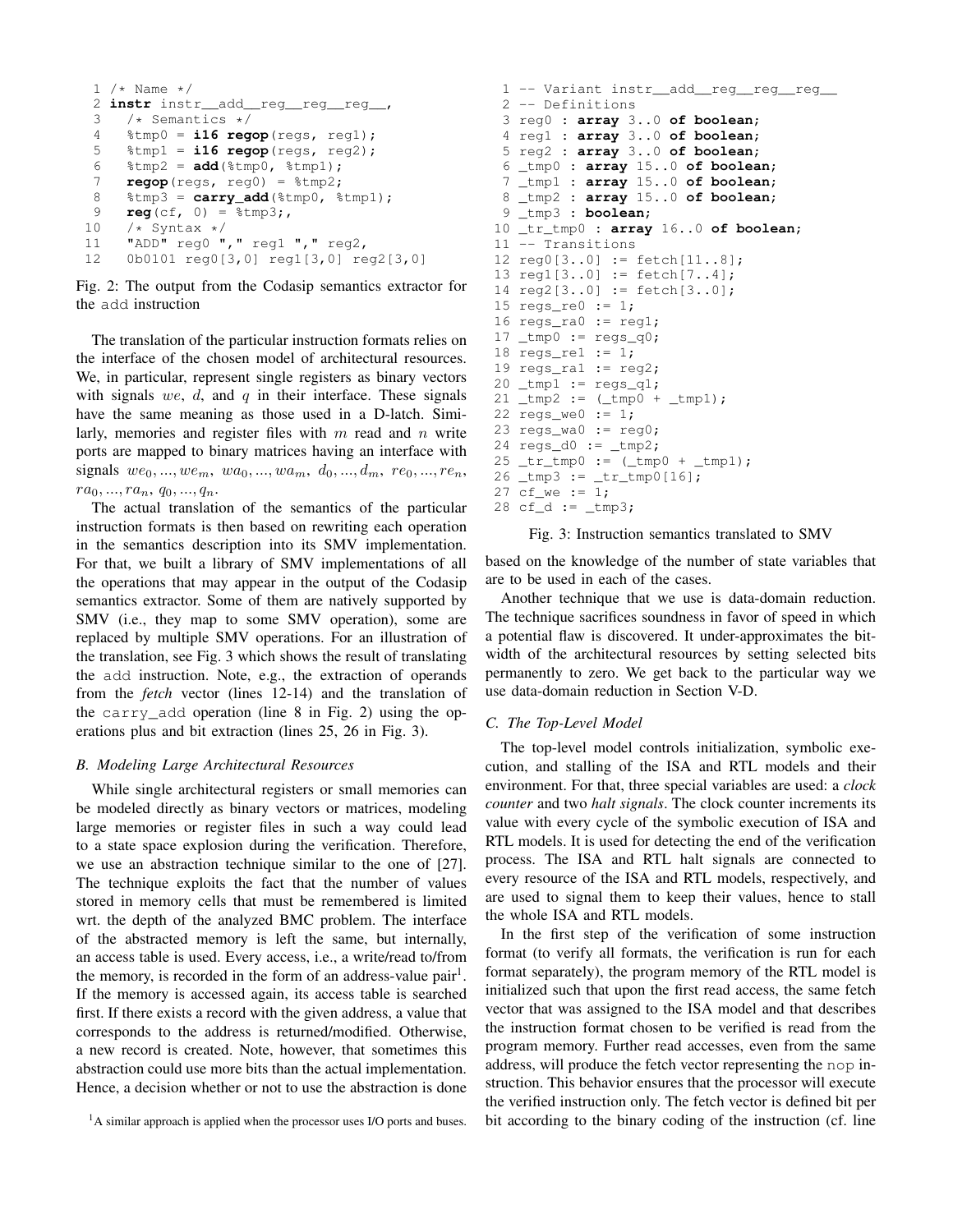12 in Fig. 2) in the following way: each bit corresponding to a constant (operation code or addressing mode) is set to the value of that constant, other bits are left random to simulate all possible inputs. Other architectural resources such as data memories and register files are initialized to random values which, in the initial state only, are shared by the ISA and RTL models to ensure that both models have the same inputs.

In the next step, the ISA model is symbolically executed for a single clock cycle. Since the ISA model of an instruction semantics is encoded as a function of instruction inputs, which are known after the initialization step, a single clock cycle is needed for architectural resources of the ISA model to store new values. The ISA model and its architectural resources are then stalled using the ISA halt signal, and the RTL model is reset to its initial stable state.

Next, the RTL model is symbolically executed for  $t_{wb}$  + 1 cycles where  $t_{wb}$  represents the write-back stage of the pipeline (or the number of cycles of a multi-cycle instruction to get to the write-back stage), and the additional clock cycle is used for architectural resources to store new values. The RTL model with its architectural resources are then stalled using the RTL halt signal to ensure that no more changes happen on the RTL level.

Finally, the results of the symbolic executions of the ISA and RTL models are checked for correspondence. Since the behavior of some instructions is defined only for a specific range of values of the operands, the correspondence is not just identity. In particular, the developers must explicitly specify which restrictions of the possible operand values they assume in a form of assertions (e.g., by some pragma in the IA model). The property expressing the required correspondence is then an invariant of the following form:

$$
(clk = t_{wb} + 2) \Rightarrow (\bigwedge_{a \in A} a \Rightarrow \bigwedge_{r \in R} (r_{ISA} = r_{RTL}))
$$

where  $clk$  is the clock counter,  $A$  denotes the set of restrictions on operands, R is a set of architectural resources, and  $r_{ISA}$  ( $r_{RTL}$ ) represents a value of architectural resource r of the ISA model (the RTL model), respectively. The time  $t_{wb}+2$ represents the overall time for symbolic executions of ISA and RTL models.

# *D. The Use of BMC and its Parallelization*

For the actual verification of the correspondence property, we use the ability of the SMV model checker to convert a given verification problem to a BMC problem of a specified depth. In particular, in our case, the depth of the problem is  $t_{wb}+2$  which is sufficient because no further changes are made to the architectural resources after that time. The problem is represented in CNF using the DIMACS format and exported to be solved using a SAT solver. It is possible to map the CNF terms back to variables of the ISA and RTL models, thus in case of a flawed RTL design, the encountered problem can be presented to the developers in terms of the original variables.

In fact, we do not generate a single BMC problem for each format of each instruction, but four of them to be solved in parallel. These four problems differ in the data-domain reduction used, in particular: no reduction, a 1/2 reduction (when 50 % of the bits of bit-vectors of memory units of data memory and register files are used only), a 1/4 reduction, and 1/8 reduction. A time limit is then applied for solving each of these problems, and the result of the lowest reduction for which the appropriate problem is solved in time is used. The time limit is derived from the overall time limit for the verification of the whole processor (given by the user) divided by the number of all formats of all instructions. This limitation ensures that the whole verification process will terminate within the specified time.

## VI. EXPERIMENTS

We have implemented the above described method in a prototype tool and tested it on three processors: *TinyCPU* is a small 8-bit test processor with 4 general-purpose registers and 3 instructions that we mainly used to prove our concept. *SPP* is an 8-bit ipcore with 16 general-purpose registers and a RISC instruction set consisting of 9 instructions. *Codea2* is a 16-bit processor partially based on MSP430 microcontroller developed by Texas Instruments [28]. It is equipped with 16 general-purpose registers, 15 special registers, a flag register and an instruction set including 41 instructions where each may use up to 4 available addressing modes.

Our experiments were run on a PC with Intel Core i7- 3770K @3.50GHz and 32 GB RAM using Cadence SMV (build from 05-25-11) and GlueMinisat (version 2.2.5) [29] as an external SAT solver. The results can be seen in Table I. The columns represent the processor being verified, the number of instructions in its instruction set, the number of formats of all instructions (IFs), which gives the number of the (parallelized) BMC problems to be solved. The next columns represent the results obtained from the verification: the number of IFs which have been successfully verified with no data-reduction, the number of IFs which have been successfully verified at least for some data-reduction, and columns representing numbers of IFs successfully verified for a given data-reduction. Avg. time is the average time per instruction format for the verification process of a given instruction format.

The time limit was set to 3s for TinyCPU and to 15s for SPP. For SPP, the limit is close to the time that is needed for generation of the BMC problems to be solved (i.e., the time needed for the semantics extraction together with the translation to SMV and the subsequent derivation of the BMC problems in DIMACS), which took on average 1.38 s per instruction format. The average time needed for SAT solving was 0.11 s per instruction format. Pushing the limit below this bound would lead to unusable results.

To illustrate the use of the verification time limit in our approach, we provide experiments with Codea2 for two different time limits: 1200 s and 3600 s. The former is close to the bound described above (most of the time is taken by the semantics extraction, and the SMV and DIMACS translations: 3.37 s per instruction format on average). The latter